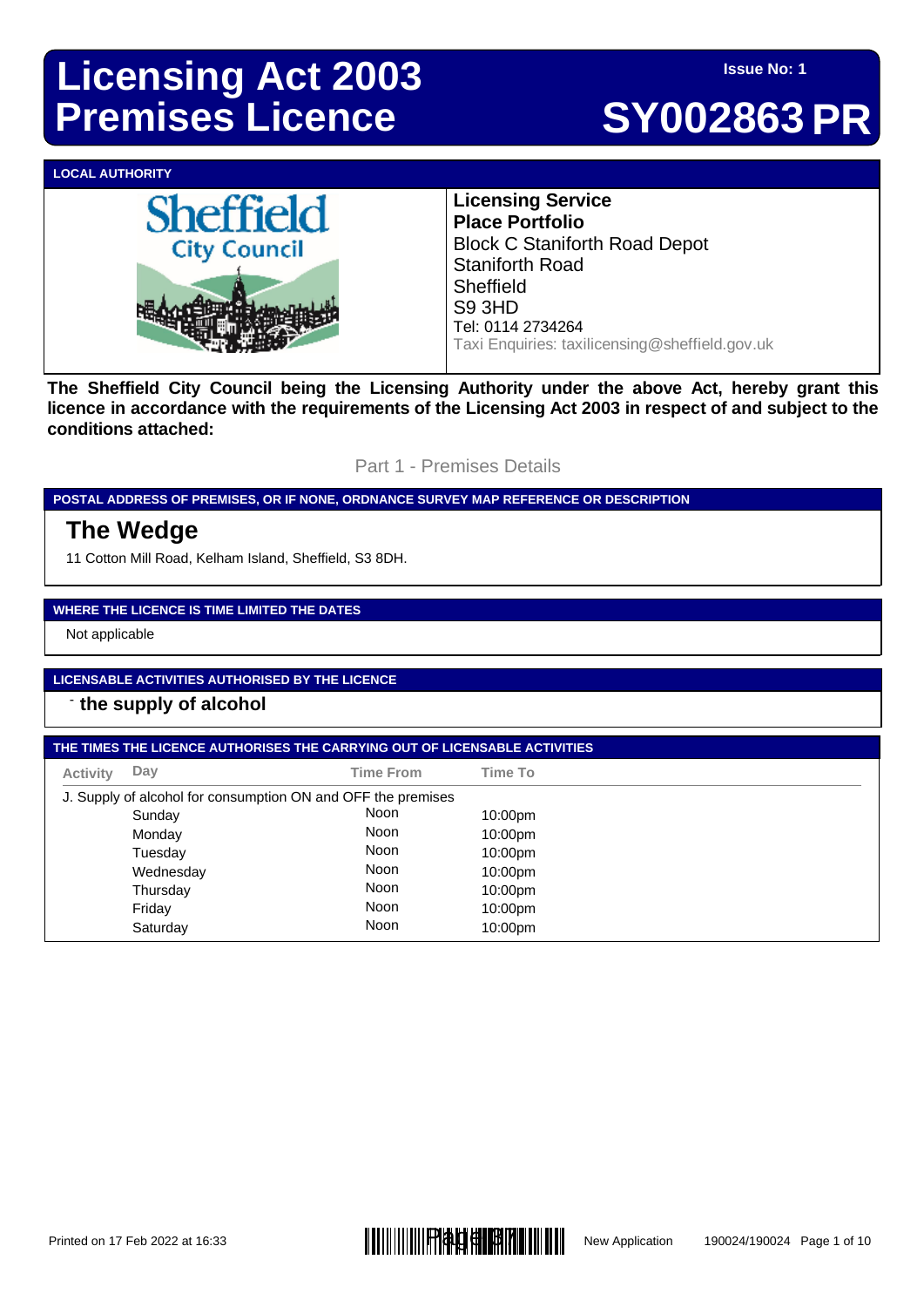**Issue No: 1**

#### **THE OPENING HOURS OF THE PREMISES**

| Day       | <b>Time From</b> | <b>Time To</b> |
|-----------|------------------|----------------|
| Sunday    | Noon             | 10:00pm        |
| Monday    | Noon             | 10:00pm        |
| Tuesday   | Noon             | 10:00pm        |
| Wednesday | Noon             | 10:00pm        |
| Thursday  | Noon             | 10:00pm        |
| Friday    | Noon             | 10:00pm        |
| Saturday  | Noon             | 10:00pm        |
|           |                  |                |

## **PLEASE NOTE:**

In the event, that the hours permitted on this premises licence differ from those authorised on your planning consent, you MUST ONLY operate to which ever is the most restrictive permission.

Both Licensing and Planning carry out enforcement activities and if you are found to be in breach of either your premises licence and / or your planning consent, it may result in legal action being taken against you.

#### **WHERE THE LICENCE AUTHORISES SUPPLIES OF ALCOHOL WHETHER THESE ARE ON AND / OR OFF SUPPLIES**

- J. Supply of alcohol for consumption ON and OFF the premises

Part 2

#### **NAME, (REGISTERED) ADDRESS, TELEPHONE NUMBER AND EMAIL (WHERE RELEVANT) OF HOLDER OF PREMISES LICENCE**

**[nathanovic@](mailto:nathanovic@yahoo.co.uk)yahoo.co.uk 99 Parkway Avenue, Sheffield, S9 4WG. Ninkasi Project Limited**

**REGISTERED NUMBER OF HOLDER, FOR EXAMPLE COMPANY NUMBER, CHARITY NUMBER (WHERE APPLICABLE)**

**Ninkasi Project Limited 13058583**

**NAME, ADDRESS AND TELEPHONE NUMBER OF DESIGNATED PREMISES SUPERVISOR WHERE THE PREMISES LICENCE AUTHORISES THE SUPPLY OF ALCOHOL**

**Nathan Spencer ROBINSON 234 Tullibardine Road, Sheffield, S11 7GQ. Telephone 07811 337635**

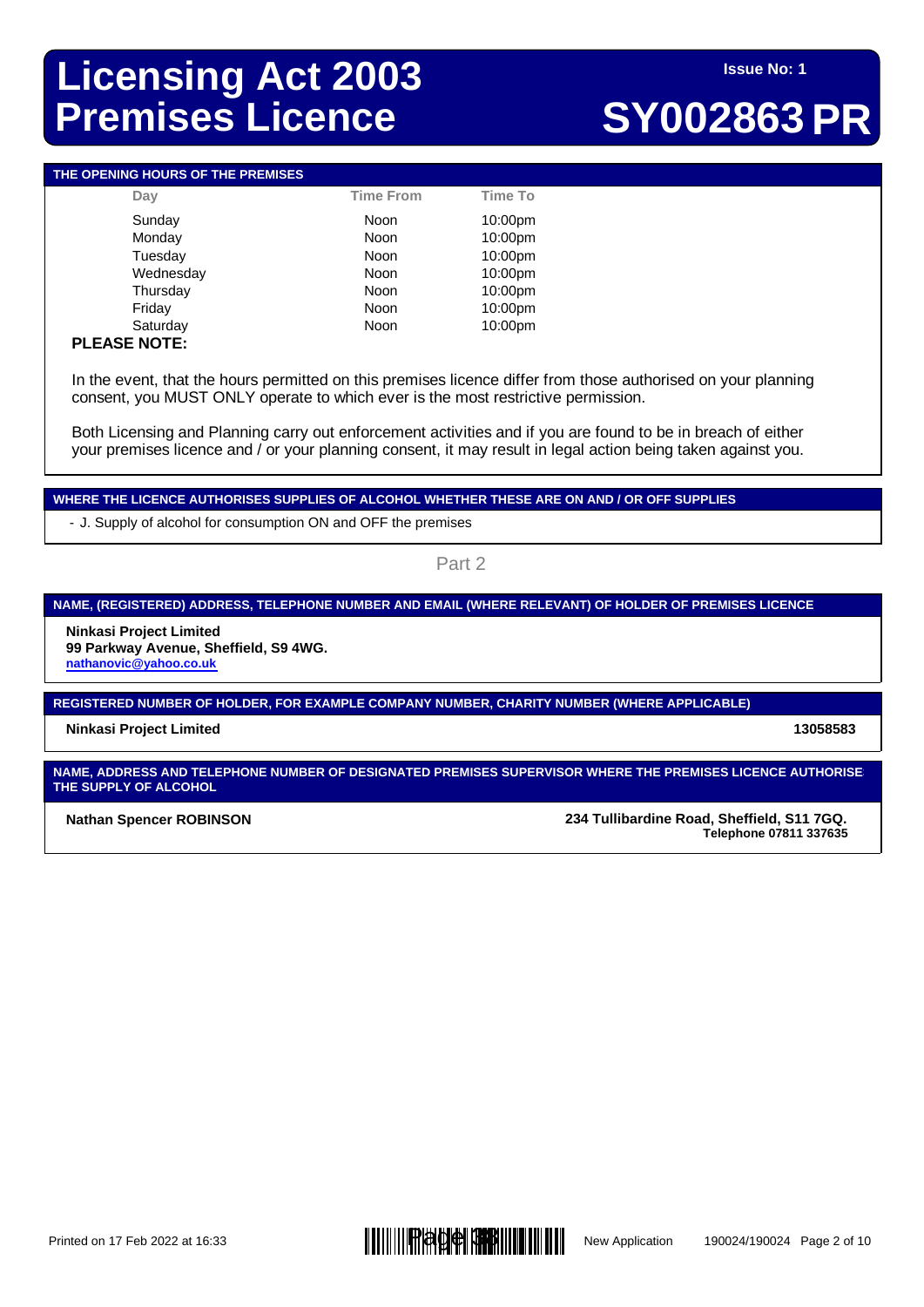**Issue No: 1**

**PERSONAL LICENCE NUMBER AND ISSUING AUTHORITY OF PERSONAL LICENCE HELD BY DESIGNATED PREMISES SUPERVISOR WHERE THE PREMISES LICENCE AUTHORISES FOR THE SUPPLY OF ALCOHOL**

Licence No: **SY07581** Issued by: **Sheffield** 

**STATE WHETHER ACCESS TO THE PREMISES BY CHILDREN IS RESTRICTED OR PROHIBITED**

Restrcted

#### **LICENCE DATES**

**Licence first effective date: 25 February, 2021**

**This Premises Licence shall be in force from: 25 February, 2021**

**Issue date of this licence: 18 May, 2021**

سنسمله

**Steve Lonnia Head of Licensing Services On behalf of Sheffield City Council (Issuing Licensing Authority)**

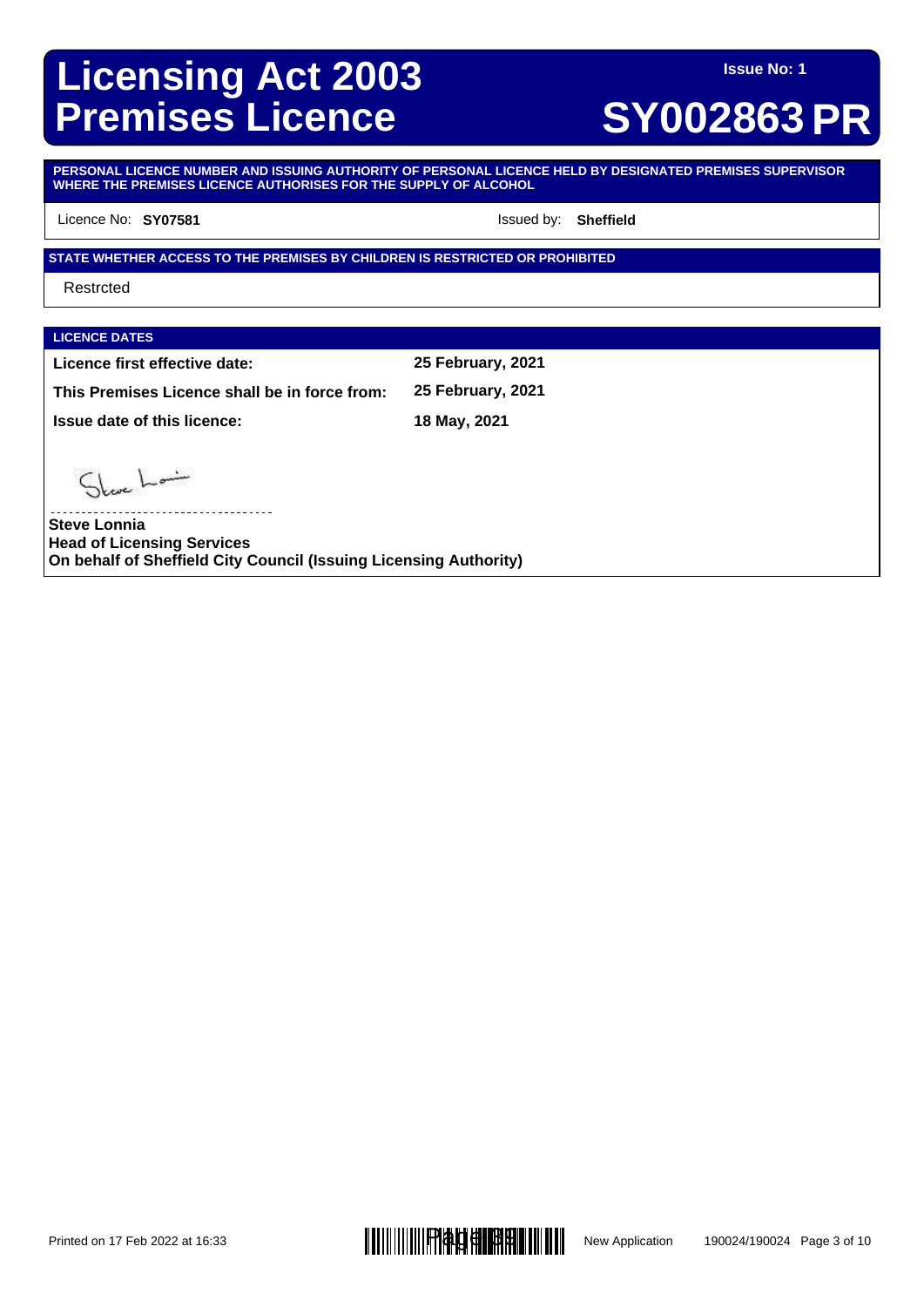**Issue No: 1**



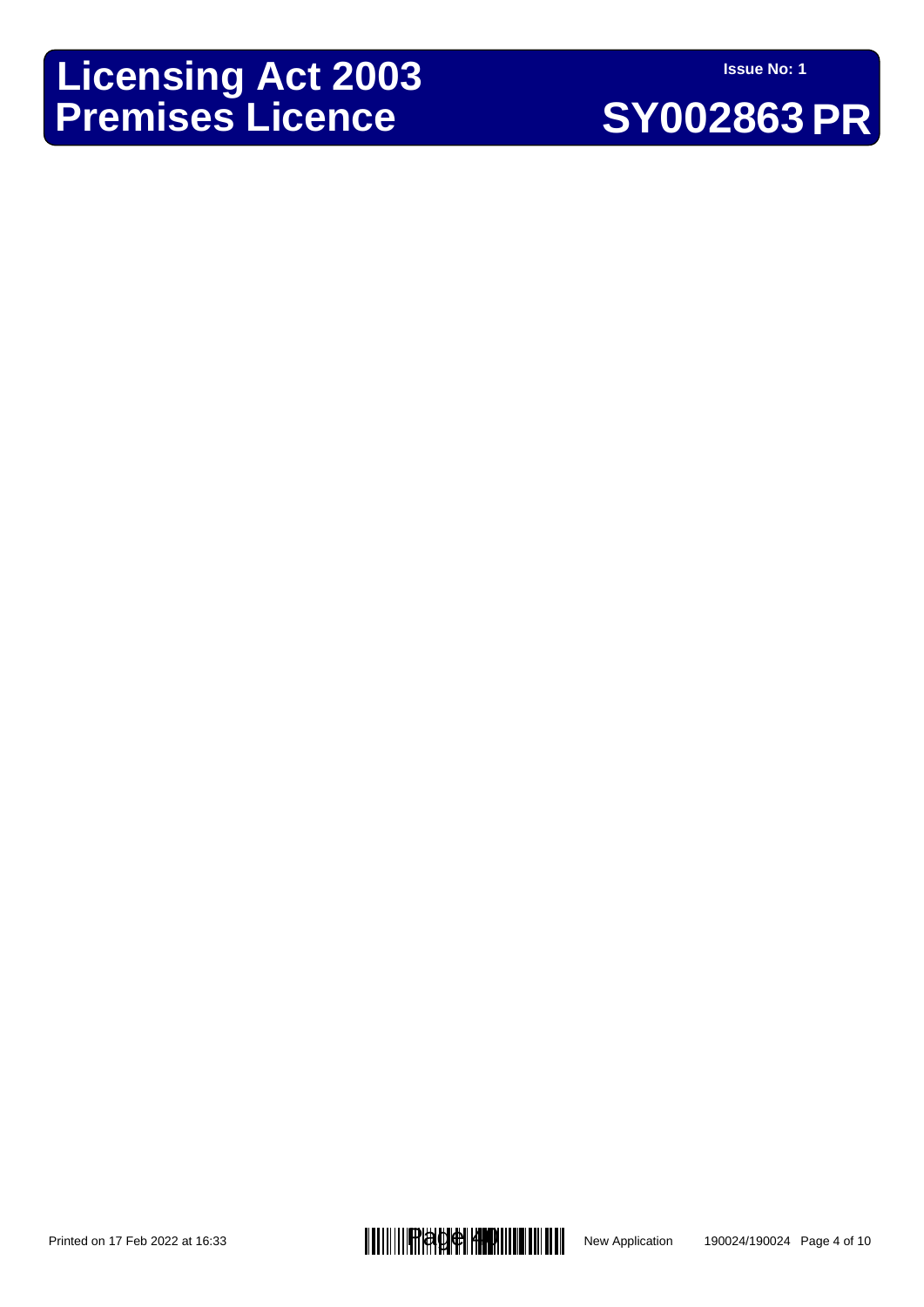#### **Issue No: 1**

#### **ANNEXES**

#### **Annex 1A - Mandatory Conditions**

#### **Mandatory Condition 1 (Section 19 ss 2)**

Where a licence authorises the sale of alcohol then no supply of alcohol may be made under the premises licence -

- (a) at a time when there is no designated premises supervisor in respect of the premises licence, or
- (b) at a time when the designated premises supervisor does not hold a personal licence or his personal licence is suspended.

#### **Mandatory Condition 2 (Section 19 ss 3)**

Where a licence authorises the sale of alcohol then every supply of alcohol under the premises licence must be made or authorised by a person who holds a personal licence.

### **Mandatory Condition 3 (Section 20)**

- 1. Where a premises licence authorises the exhibition of films, the licence includes the following conditions relating to the admission of children to the exhibition:
	- (a) The admission of children (under 18) to the exhibition of any film must be restricted in accordance with the classification set by the film classification body (currently the BBFC).
	- (b) In a case where there is no classification given by the classification body (the BBFC) the admission of children to the exhibition of any film must be restricted in accordance with any recommendation given by the Licensing Authority.
- 2. In this section
	- "children" means persons aged under 18; and

"film classification body" means the person or persons designated as the authority under section 4 of the Video Recordings Act 1984 (c.39) (authority to determine suitability of video works for classification).

#### **Mandatory Condition 4 (Section 21)**

Where a premises licence includes a condition that at specified times one or more individuals must be at the premises to carry out a security activity each such individual must be licensed by the Security Industry Authority.

#### **Annex 1B - Mandatory Condition effective from 28 th May 2014:**

- 1. A relevant person shall ensure that no alcohol is sold or supplied for consumption on or off the premises for a price which is less than the permitted price.
- 2. For the purposes of the condition set out in paragraph 1-
	- (a) "duty" is to be construed in accordance with the Alcoholic Liquor Duties Act 1979;
	- (b) "permitted price" is the price found by applying the formula-

$$
P = D + (D \times V)
$$

where-

(i) P is the permitted price,

- (ii)D is the amount of duty chargeable in relation to the alcohol as if the duty were charged on the date of the sale or supply of the alcohol, and
- (iii)V is the rate of value added tax chargeable in relation to the alcohol as if the value added tax were charged on the date of the sale or supply of the alcohol;
- (c) "relevant person" means, in relation to premises in respect of which there is in force a premises licence-
	- (i) the holder of the premises licence,
	- (ii) the designated premises supervisor (if any) in respect of such a licence, or
	- (iii) the personal licence holder who makes or authorises a supply of alcohol under such a licence;
- (d) "relevant person" means, in relation to premises in respect of which there is in force a club premises certificate, any member or officer of the club present on the premises in a capacity which enables the member or officer to prevent the supply in question; and

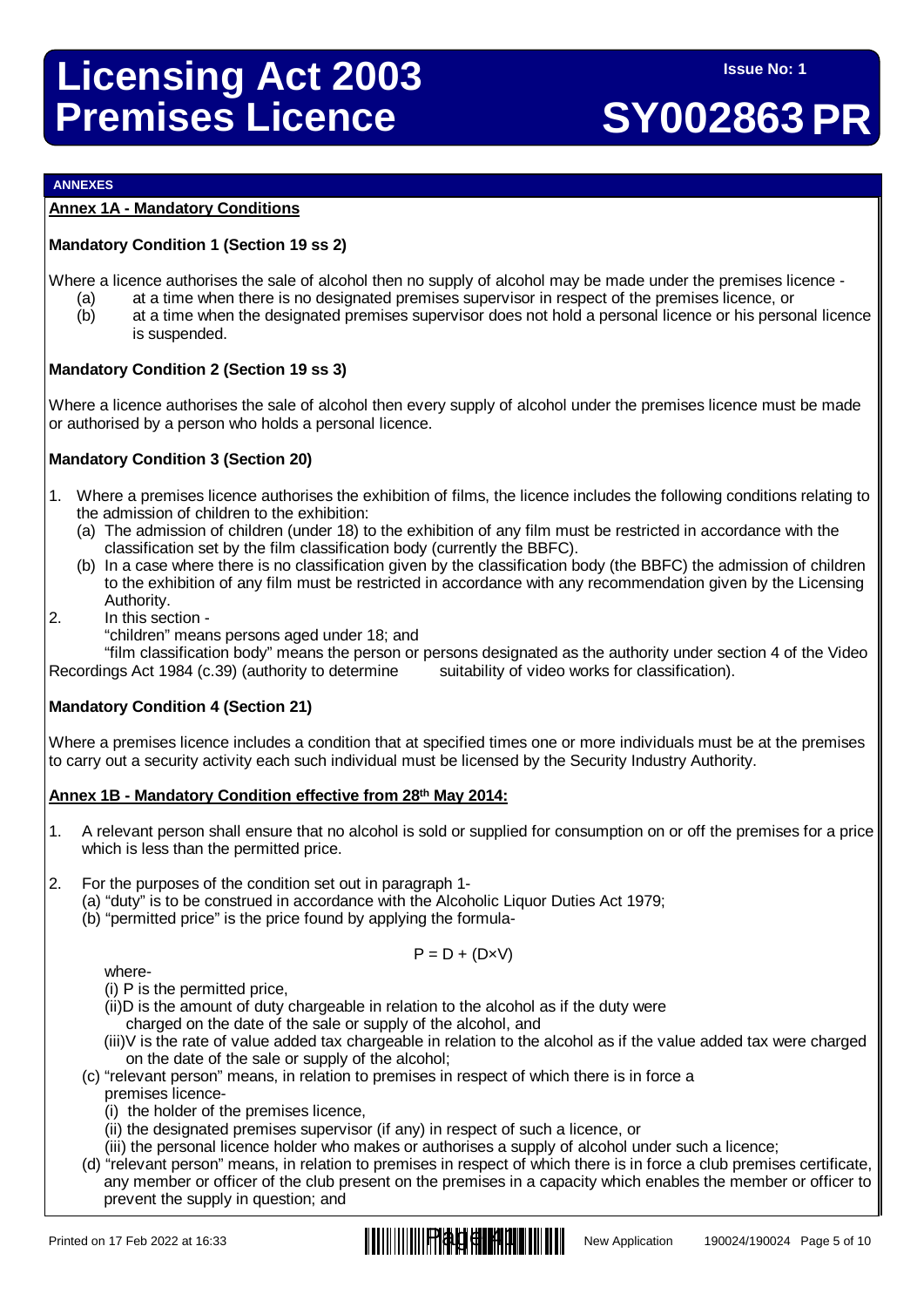**Issue No: 1**

#### **ANNEXES continued ...**

(e) "value added tax" means value added tax charged in accordance with the Value Added Tax Act 1994.

- 3. Where the permitted price given by Paragraph (b) of paragraph 2 would (apart from this paragraph) not be a whole number of pennies, the price given by that sub-paragraph shall be taken to be the price actually given by that sub paragraph rounded up to the nearest penny.
- 4. (1) Sub-paragraph (2) applies where the permitted price given by Paragraph (b) of paragraph 2 on a day ("the first day") would be different from the permitted price on the next day ("the second day") as a result of a change to the rate of duty or value added tax.

(2) The permitted price which would apply on the first day applies to sales or supplies of alcohol which take place before the expiry of the period of 14 days beginning on the second day.

#### **Annex 1C - Mandatory Conditions effective from 1 st October 2014:**

**1.**-(1) The responsible person must ensure that staff on relevant premises do not carry out, arrange or participate in any irresponsible promotions in relation to the premises.

(2) In this paragraph, an irresponsible promotion means any one or more of the following activities, or substantially similar activities, carried on for the purpose of encouraging the sale or supply of alcohol for consumption on the premises-

(a) games or other activities which require or encourage, or are designed to require or encourage, individuals  $t_0$ 

(i) drink a quantity of alcohol within a time limit (other than to drink alcohol sold or supplied on the premises before the cessation of the period in which the responsible person is authorised to sell or supply alcohol), or

(ii) drink as much alcohol as possible (whether within a time limit or otherwise);

(b) provision of unlimited or unspecified quantities of alcohol free or for a fixed or discounted fee to the public or to a group defined by a particular characteristic in a manner which carries a significant risk of undermining a licensing objective;

(c) provision of free or discounted alcohol or any other thing as a prize to encourage or reward the purchase and consumption of alcohol over a period of 24 hours or less in a manner which carries a significant risk of undermining a licensing objective;

(d) selling or supplying alcohol in association with promotional posters or flyers on, or in the vicinity of, the premises which can reasonably be considered to condone, encourage or glamorise anti-social behaviour or to refer to the effects of drunkenness in any favourable manner;

(e) dispensing alcohol directly by one person into the mouth of another (other than where that other person is unable to drink without assistance by reason of disability).

- **2.** The responsible person must ensure that free potable water is provided on request to customers where it is reasonably available.
- **3.** (1) The premises licence holder or club premises certificate holder must ensure that an age verification policy is adopted in respect of the premises in relation to the sale or supply of alcohol.

(2) The designated premises supervisor in relation to the premises licence must ensure that the supply of alcohol at the premises is carried on in accordance with the age verification policy.

(3) The policy must require individuals who appear to the responsible person to be under

18 years of age (or such older age as may be specified in the policy) to produce on request, before being served alcohol, identification bearing their photograph, date of birth and either-

- (a) a holographic mark, or
- (b) an ultraviolet feature.

**4.** The responsible person must ensure that-

(a) where any of the following alcoholic drinks is sold or supplied for consumption on the premises (other than alcoholic drinks sold or supplied having been made up in advance ready for sale or supply in a securely closed container) it is available to customers in the following measures-

- (i) beer or cider: ½ pint;
- (ii) gin, rum, vodka or whisky: 25 ml or 35 ml; and
- (iii) still wine in a glass: 125 ml;
- (b) these measures are displayed in a menu, price list or other printed material which is available to customers

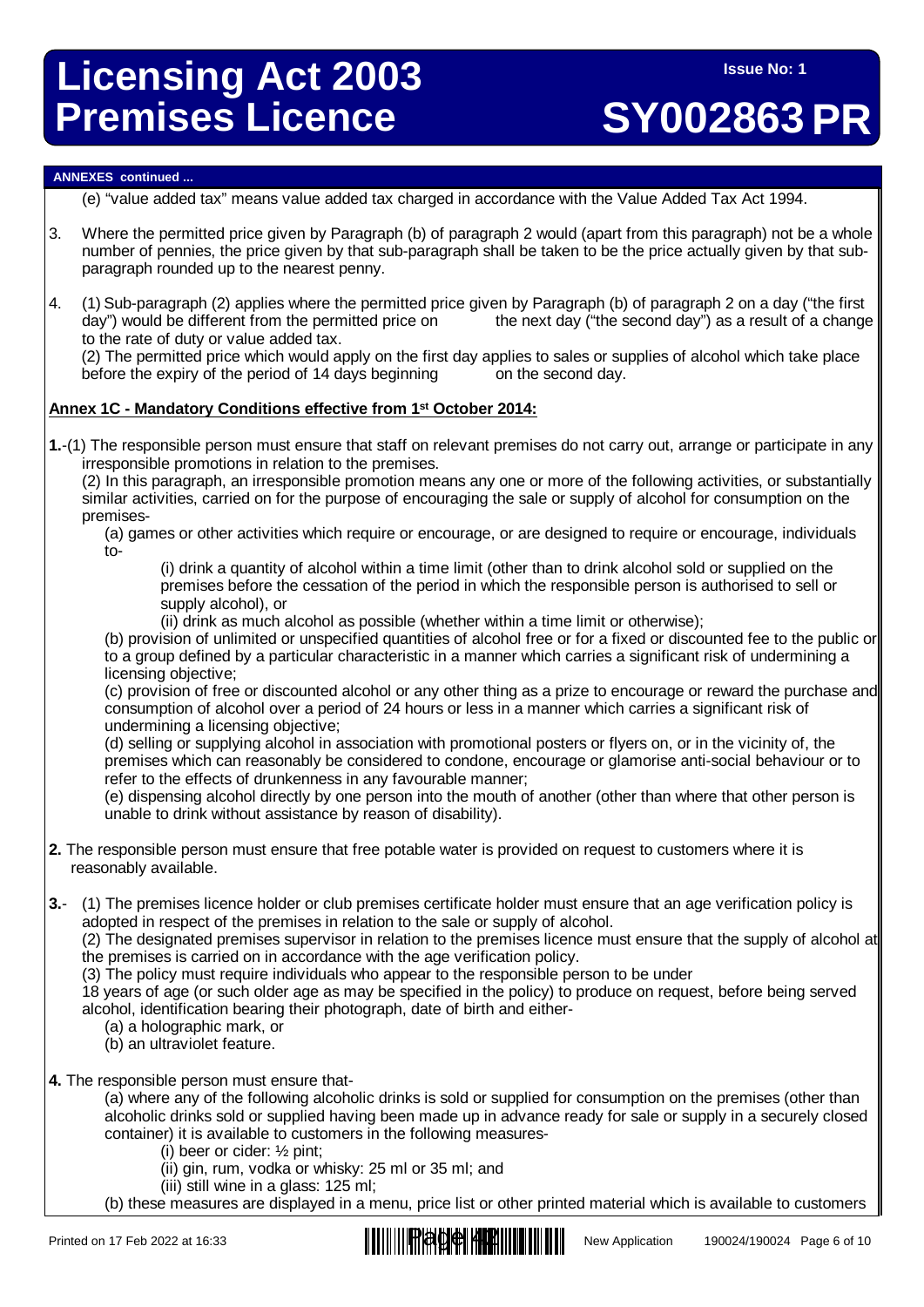**Issue No: 1**

#### **ANNEXES continued ...**

(c) where a customer does not in relation to a sale of alcohol specify the quantity of alcohol to be sold, the customer is made aware that these measures are available.

#### **ANNEX 2 - CONDITIONS CONSISTENT WITH THE OPERATING SCHEDULE**

1. Create climate to promote responsible drinking via 1/3 and 2/3 measures, no irresponsible drinks promotions, offer exciting range of no and low alcohol drinks, provide family-welcome atmosphere and unusual soft drinks, provide unusual snacks,

2. Strictly not serving drunk people, deliberately not providing a suitable environment for binge drinkers or gangs of lads

3. Promote neighborhood cohesion and alliances with police and local groups. Early intervention to any potential problems and alert other local businesses - create these relationships with all neighbors.

4. Limited numbers of people on premises at any one time; maximum of 10 inside at the tasting table, and maximum 12, outside, but expect no more than between 2 and 8 persons on the premises at one given time. quiet, ambient music only, in-keeping with clientele.

5. Staff will receive training on matters concerning underage sales, drugs policies, and operating procedures. Records of such training will be kept and made available for inspection of the authorities.

- 6. There shall be a zero tolerance policy in relation to drugs at the premises and there shall be regular checks by management to prevent the use of drugs by patrons.
- · 7, The CCTV images will be stored for 30 days and police and authorised officers of the council will be given access to images for purposes in connection with the prevention and detection of crime and disorder, in line with GDPR guidance. Members of the management team will be trained in the use of the system.
- · 8. The Challenge 25 scheme must operate including a refusals log, signage and the maintenance of staff training records.
- 9. It is considered that for the nature of the operation door supervisors will not be required however, the use of door supervisors will be risk assessed on an event-by-event basis and a written record of the risk assessment be kept at site for 6 months and made available to the Police or an Officer of the Licensing Authority upon request. Where engaged, door staff shall be licensed by the SIA.

10. It is considered that for the nature of the operation plastic/polycarbonate drinking vessels will not be required however, a risk assessment will be undertaken should unusual events takes place and management deem it necessary.

11. The Designated Premises Supervisor or a delegated member of staff shall take a pro-active approach to noise control, checking outside the premises to ensure that any noise from patrons using the external area and departing the premises is managed and controlled so as not to cause a nuisance to occupiers of nearby residential properties.

12. The outdoor seating provision shall be limited to a maximum of 12 covers, as indicated on the submitted plan. Customers' use of the outdoor seating shall be permitted between the hours of 12:00 hours midday and 21:00 hours only, on all days. All such use shall be seated use only, and no vertical drinking shall be permitted at any time.

13. The outdoor seating shall be packed away to prevent unauthorised use by 22:00 hours, and shall not be placed back outside the following day prior to 11:00 hours, on all days.

### **ANNEX 3 - CONDITIONS ATTACHED AFTER A HEARING BY THE LICENSING AUTHORITY**

None

### **ANNEX 4 - Plans**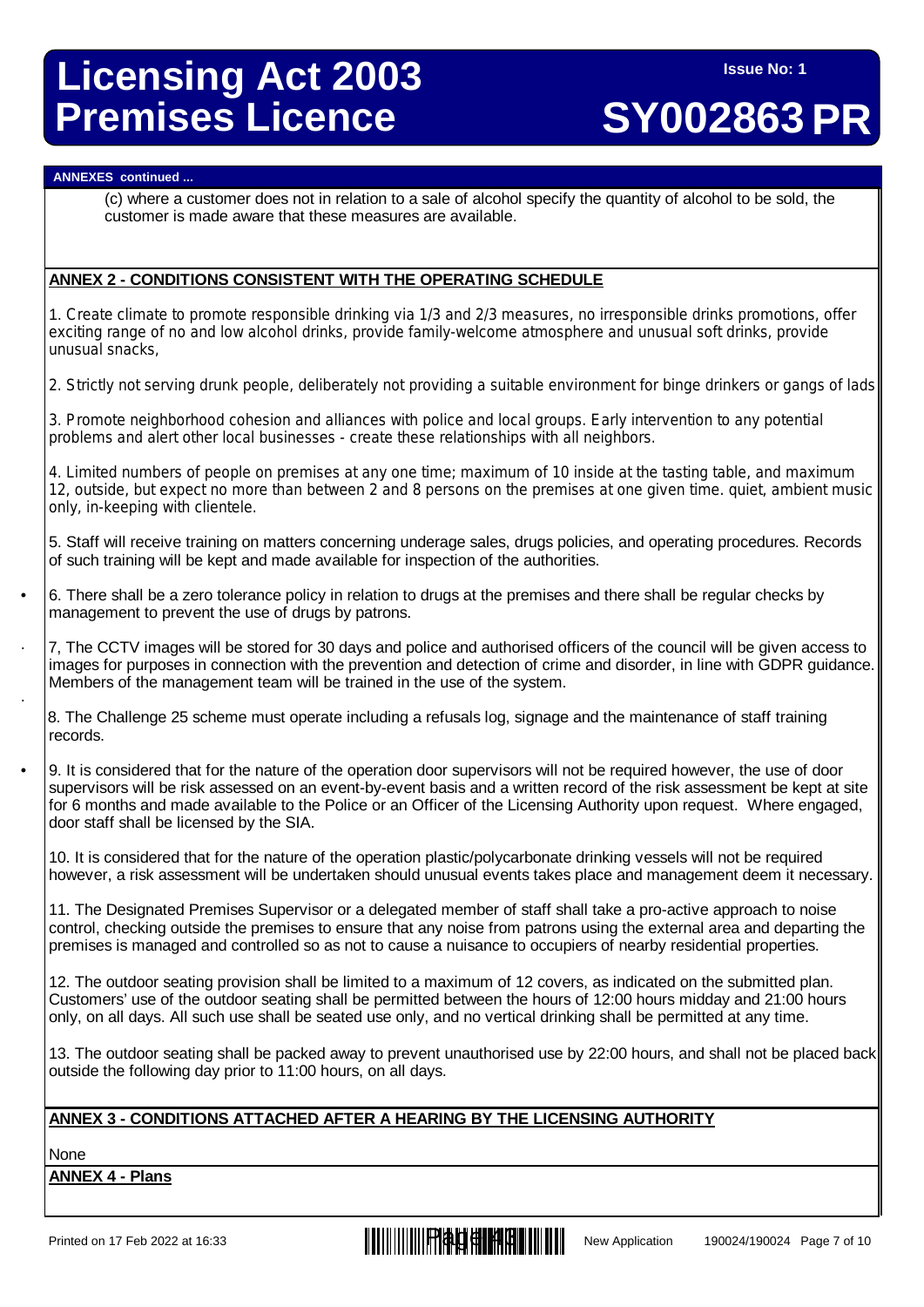**Issue No: 1**

# **Licensing Act 2003 Premises Licence SY002863PR**

**ANNEXES continued ...**

Ref: Wedge: 01 Date: 27.01.2021



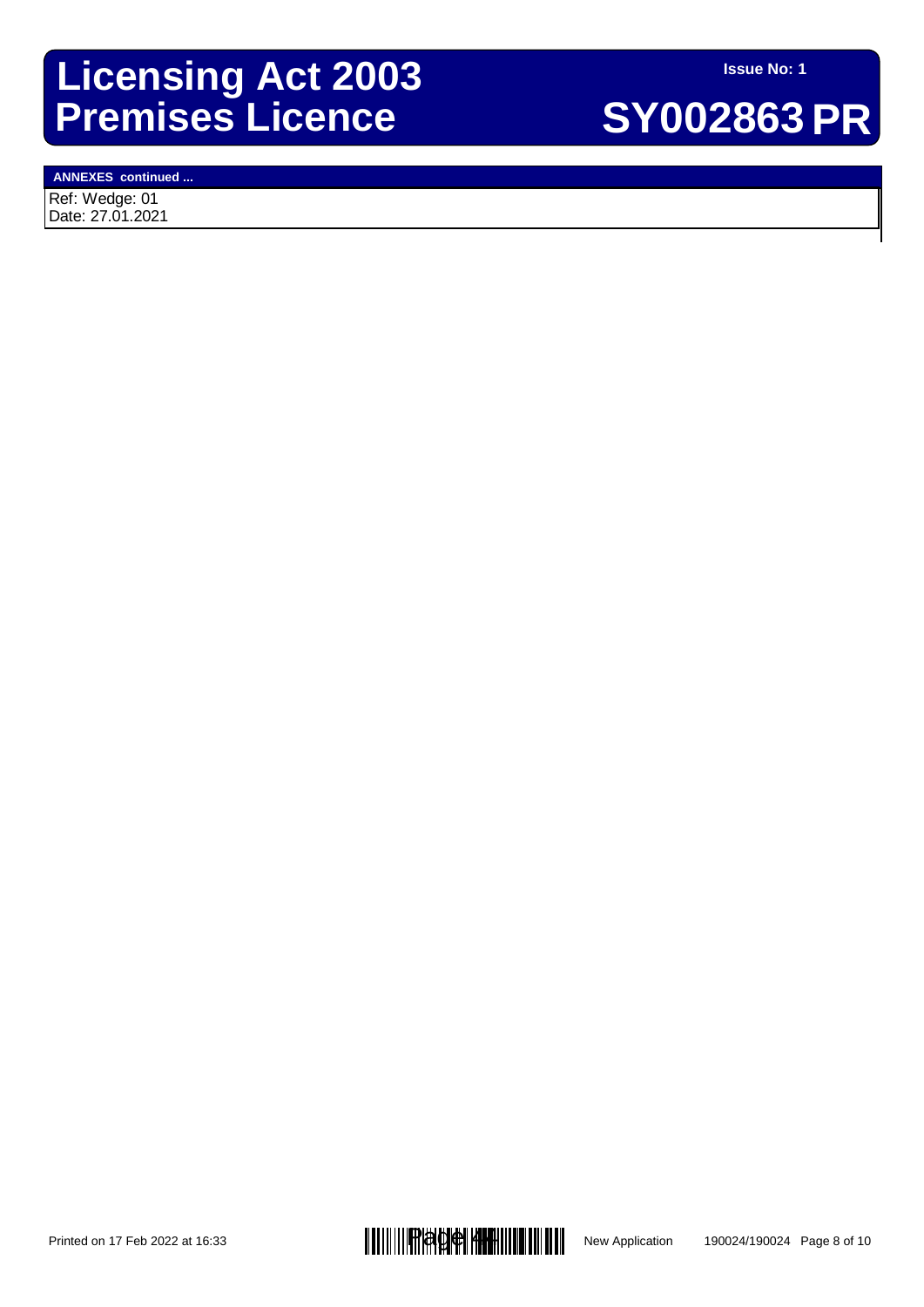**Licensing Act 2003 Premises Licence Summary SY002863PR Issue No: 1**

#### **LOCAL AUTHORITY**



**Licensing Service Place Portfolio** Block C Staniforth Road Depot Staniforth Road Sheffield S9 3HD Tel: 0114 2734264 Taxi Enquiries: taxilicensing@sheffield.gov.uk General Licensing: licensingservice@sheffield.gov.uk

The Sheffield City Council being the Licensing Authority under the above Act, hereby grant this licence in **accordance with the requirements of the Licensing Act 2003 in respect of and subject to the conditions attached:**

Premises Details

#### **POSTAL ADDRESS OF PREMISES, OR IF NONE, ORDNANCE SURVEY MAP REFERENCE OR DESCRIPTION**

## **The Wedge**

11 Cotton Mill Road, Kelham Island, Sheffield, S3 8DH.

#### **WHERE THE LICENCE IS TIME LIMITED THE DATES**

Not applicable

#### **LICENSABLE ACTIVITIES AUTHORISED BY THE LICENCE**

### the supply of alcohol

**THE TIMES THE LICENCE AUTHORISES THE CARRYING OUT OF LICENSABLE ACTIVITIES**

| <b>Activity</b>                                              | Dav       | Time From   | Time To |  |  |  |  |
|--------------------------------------------------------------|-----------|-------------|---------|--|--|--|--|
| J. Supply of alcohol for consumption ON and OFF the premises |           |             |         |  |  |  |  |
|                                                              | Sunday    | <b>Noon</b> | 10:00pm |  |  |  |  |
|                                                              | Monday    | <b>Noon</b> | 10:00pm |  |  |  |  |
|                                                              | Tuesday   | <b>Noon</b> | 10:00pm |  |  |  |  |
|                                                              | Wednesday | Noon        | 10:00pm |  |  |  |  |
|                                                              | Thursday  | <b>Noon</b> | 10:00pm |  |  |  |  |
|                                                              | Friday    | <b>Noon</b> | 10:00pm |  |  |  |  |
|                                                              | Saturday  | Noon        | 10:00pm |  |  |  |  |
|                                                              |           |             |         |  |  |  |  |